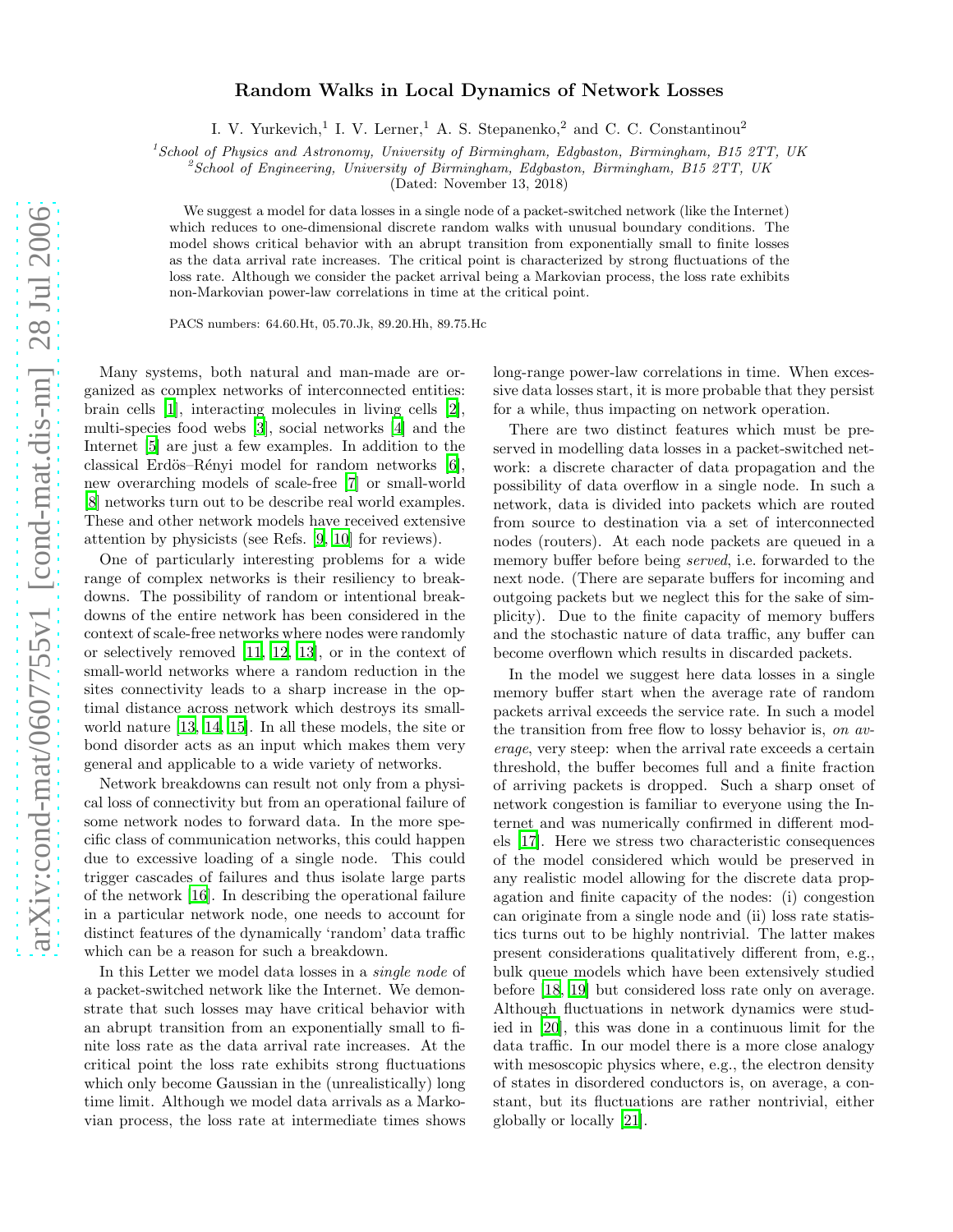

<span id="page-1-0"></span>FIG. 1: The model of data losses: incoming packets randomly arrive in discrete time intervals and join the queue of length  $\ell$ limited by the memory buffer capacity L. Packets in front of the queue are served at the same time intervals. If the queue reaches the "boundary" (the buffer is full), newly arriving packets are discarded.

We consider the model of randomly arriving packets which form a queue in the buffer and are served at regular, discrete time intervals. The length of the queue after n service intervals,  $\ell_n$  serves as a dynamical variable. The random arrival is modelled as a telegraph noise described by the discrete-time Langevin equation,

<span id="page-1-1"></span>
$$
\ell_{n+1} = \ell_n + \xi_n \,,\tag{1}
$$

where the simplest model for noise  $\xi_n$  is built by assuming that all incoming packets are of the same length and arrive one by one at each service interval with probability p. We further assume that one half of a packet is served at each interval on a first-come first-served basis. Let L be the buffer capacity, i.e. the maximal number of service units (half-packets) in the queue. This gives

<span id="page-1-4"></span>
$$
\xi_n = \begin{cases} 1, & 0 \le \ell_n \le L - 1 \\ 0, & \ell_n = L, \end{cases}
$$
 (2)

with probability p, and

<span id="page-1-2"></span>
$$
\xi_n = \begin{cases} 0, & \ell_n = 0, \\ -1, & 1 \le \ell_n \le L \end{cases} \tag{3}
$$

with probability  $1 - p$ . The meaning of the above conditions is that either the length of the queue increases by one service unit when one packet arrives and one service unit is served, or decreases by one when no new packet arrives. The approximate boundary conditions above correspond to discarding a newly arrived packet when buffer is full  $(\ell_n = L)$  and an idle interval when no packet arrives at an empty buffer  $(\ell_n = 0)$ . We show at the end of the Letter that more accurate boundary conditions do not change the asymptotic form of our results.

The main quantity which characterizes congestion is the packet loss rate which is defined via the number of packets discarded during a time interval N by

<span id="page-1-3"></span>
$$
\mathcal{L}_N(n_0) = \sum_{n=n_0+1}^{n_0+N} \delta_{\ell_n, L} \delta_{\ell_{n+1}, L} \,. \tag{4}
$$

The meaning of this definition is that the arriving packet is discarded when by the moment of arrival the queue was at the maximal capacity L as illustrated in Fig. [1.](#page-1-0) Thus the continuous limit cannot be exploited for this problem which makes the loss statistics profoundly different from, e.g., the thoroughly studied statistics of firstpassage time [\[22](#page-3-21)]. We will find the average and the variance of the loss rate defined above. Although the arrival of packets defined by the Langevin dynamics of Eqs. [\(1\)](#page-1-1)– [\(3\)](#page-1-2) is a Markovian process, we will show that the loss rate dynamics turns out to be non-Markovian in the critical regime. The reason for this is that the loss rate [\(4\)](#page-1-3) is defined entirely by the process occurring at the boundary of the random walk (RW).

We will express the quantities of interest via the conditional probability of the queue being of length  $\ell$  at time n provided that it was of length  $\ell'$  at time  $n_0$ ,

$$
\mathcal{G}_{n-n_0}(\ell,\ell') = \left\langle \delta_{\ell_n,\ell} \, \delta_{\ell_{n_0},\ell'} \right\rangle / \left\langle \delta_{\ell_{n_0},\ell'} \right\rangle,
$$

where  $\langle \ldots \rangle$  stand for the averaging over the telegraph noise of Eqs.  $(1) - (3)$  $(1) - (3)$ . The stationary distribution of the queue length is related to  $\mathcal G$  by

$$
\mathcal{P}_{\rm st}(\ell) = \lim_{n_0 \to -\infty} \mathcal{G}_{n-n_0}(\ell, \ell') = \langle \delta_{\ell_n, \ell} \rangle . \tag{5}
$$

On averaging the loss rate, Eq. [\(4\)](#page-1-3), we thus obtain

<span id="page-1-10"></span><span id="page-1-9"></span><span id="page-1-8"></span>
$$
\langle \mathcal{L}_N \rangle = \mathcal{P}_{\rm st}(L) N \mathcal{G}_1(L, L), \qquad (6)
$$

while its variance is given by

$$
\langle \mathcal{L_N}^2 \rangle = \sum_{n,m=n_0+1}^{n_0+N} \langle \delta_{\ell_n,L} \delta_{\ell_{n+1,L}} \delta_{\ell_m,L} \delta_{\ell_{m+1,L}} \rangle
$$
  
=  $\langle \mathcal{L_N} \rangle + 2\mathcal{P}_{\text{st}}(L)\mathcal{G}_1^2(L,L) \sum_{n \le m} \mathcal{G}_{m-n-1}(L,L).$  (7)

To calculate  $\mathcal G$  (which is non-trivial due to the boundary conditions of Eqs.  $(2)$  and  $(3)$ , we note that it is the Green's function of the Focker-Planck equation (FPE) corresponding to the Langevin equation [\(1\)](#page-1-1). The FPE can be written in terms of the probability  $\mathcal{P}_n(\ell)$  for the queue being of length  $\ell$  at time n as

<span id="page-1-6"></span><span id="page-1-5"></span>
$$
\mathcal{P}_{n+1}(\ell) = \sum_{\ell'} w_{\ell,\ell'} \mathcal{P}_n(\ell'), \qquad 0 \le \ell, \ell' \le L. \tag{8}
$$

The transition matrix  $\hat{w}$  with elements  $w_{\ell}$   $\ell'$  corresponding to Eqs.  $(1)$ – $(3)$  is given by

$$
w_{\ell,\ell'} = p \,\delta_{\ell-1,\ell'} + (1-p) \,\delta_{\ell+1,\ell'}, \quad 0 < \ell < L \,, \tag{9}
$$

with the boundary conditions

<span id="page-1-7"></span>
$$
w_{\ell,\ell'} = \begin{cases} (1-p)(\delta_{0,\ell'} + \delta_{1,\ell'}), & \ell = 0 \\ p(\delta_{L-1,\ell'} + \delta_{L,\ell'}), & \ell = L \\ (1-p)\delta_{\ell,0} + p \delta_{\ell,1}, & \ell' = 0 \\ (1-p)\delta_{\ell,L-1} + p \delta_{\ell,L}, & \ell' = L \end{cases}
$$
(10)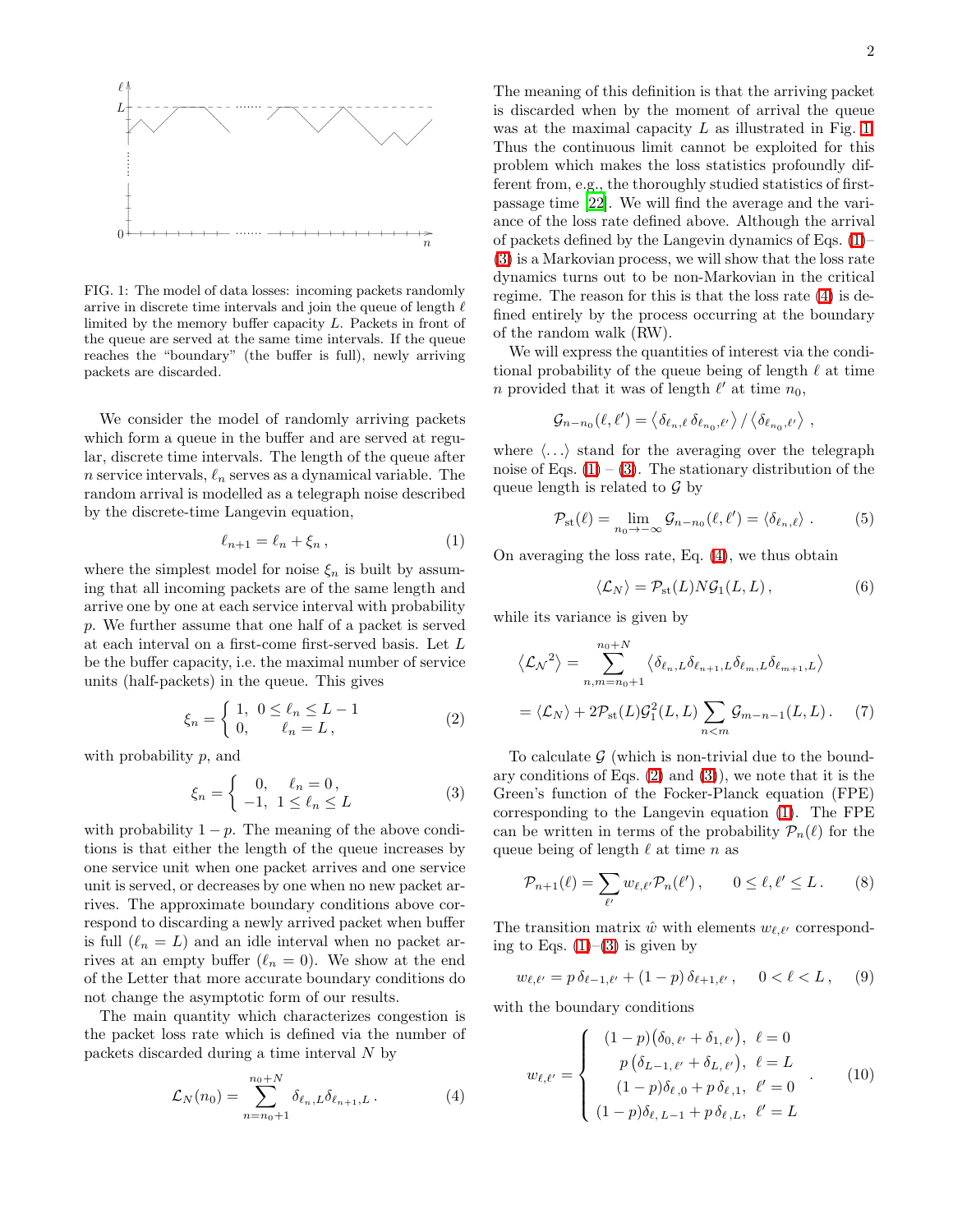Eqs.  $(8)-(9)$  $(8)-(9)$  describe a usual biased discrete-time RW on a one-dimensional lattice [\[22\]](#page-3-21). However, both the quantity to calculate, Eq. [\(4\)](#page-1-3), and the boundary conditions, Eq. [\(10\)](#page-1-7), make the problem under consideration profoundly different from those in [\[22\]](#page-3-21).

Eqs.  $(8) - (10)$  $(8) - (10)$  are clearly non-Hermitian. This leads to different right,  $\psi^+$ , and left,  $\psi^-$ , eigenfunctions of the matrix  $\hat{w}$  (normalized by  $\sum_{\ell=0}^{L} \psi^+(\ell) \psi^-(\ell) = 1$ ):

<span id="page-2-0"></span>
$$
\hat{w}\psi_k^+ = \lambda_k \psi_k^+, \qquad \hat{w}^T \psi_k^- = \lambda_k \psi_k^-, \qquad (11)
$$

where  $\lambda_k$  are the eigenvalues, labeled with a discrete 'momentum'  $k$ . Although there exists a similarity transformation which turns the problem into Hermitian (which means that all  $\lambda_k$  are real), it is convenient to keep the above representation unchanged.

The Green's function of the FPE [\(8\)](#page-1-5) can immediately be expressed as  $\hat{\mathcal{G}}_n = \hat{w}^n$  which gives

$$
\mathcal{G}_n(\ell,\ell') = \sum_k \lambda_k^n \psi_k^+(\ell) \psi_k^-(\ell').
$$

Diagonalizing the tri-diagonal matrix  $\hat{w}$  defined by Eqs.  $(9)$  and  $(10)$ , one finds the eigenvalues of Eq.  $(11)$ 

<span id="page-2-4"></span><span id="page-2-1"></span>
$$
\lambda_k = 2\sqrt{p(1-p)}\cos k\,,\tag{12}
$$

where  $k = \pi n/(L+1)$ ,  $n = 1, 2, \ldots L$ . The appropriate eigenfunctions are given by

$$
\psi_k^{\pm}(\ell) = c_k q^{\pm \ell/2} \left[ \sin k(\ell+1) - q^{1/2} \sin k\ell \right],
$$
  

$$
c_k^2 = \frac{2p}{(L+1)(1-\lambda_k)}, \quad q \equiv \frac{p}{1-p}.
$$
 (13)

The eigenfunctions corresponding to  $k = 0$  are given by

$$
\psi_0^+(\ell) = c_0 q^{\ell}, \quad \psi_0^-(\ell) = c_0, \quad c_0^2 = \frac{1-q}{1-q^{L+1}}, \quad (14)
$$

and the appropriate eigenvalue,  $\lambda_0 = 1$  is separated by a gap from the continuous (as  $L \rightarrow \infty$ ) spectrum of Eq. [\(12\)](#page-2-1), unless  $p = 1/2$ . The RW is biased towards  $\ell \to L$  (full buffer and congested traffic) for  $p > 1/2$ , or towards  $\ell \to 0$  (empty buffer) for  $p < 1/2$ . At  $p = 1/2$ when the RW is unbiased and the eigenvalue spectrum is gapless, the fluctuations are strongest. In all cases, since  $\lambda_0 = 1$  while  $\lambda_k < 1$  for  $k \neq 0$ , it is the isolated solution [\(14\)](#page-2-2) which governs the stationary distribution [\(5\)](#page-1-8):

$$
\mathcal{P}_{\text{st}}(\ell) = \lim_{n_0 \to -\infty} \mathcal{G}_{n-n_0}(\ell, \ell') = c_0^2 q^{\ell}.
$$
 (15)

Noticing that  $G_1(\ell, \ell') = w_{\ell, \ell'}$  so that  $G_1(L, L) = p$ , one finds the average loss rate from Eqs. [\(6\)](#page-1-9) and [\(15\)](#page-2-3) as

$$
\frac{1}{N} \langle \mathcal{L}_N \rangle = p \frac{q^{L+1} - q^L}{q^{L+1} - 1} \xrightarrow[L \gg 1]{\sum_{k=1}^{2p-1} \frac{1}{k+1}, \quad p = \frac{1}{2};
$$
  

$$
\frac{1 - 2p}{1 - p} q^L, \quad p < \frac{1}{2},
$$



<span id="page-2-5"></span>FIG. 2: compressibility  $\chi$  (for  $L = 1000$ ) shows a fast increase of fluctuations in time at the critical point,  $p = \frac{1}{2}$ .

so that the loss rate is a constant of order 1 for  $p > 1/2$ , a small fraction of the buffer capacity for  $p = 1/2$  and an exponentially vanishing fraction for  $p < 1/2$ . This straightforward result could be obtained directly from the Langevin description. The matching between these three asymptotic regimes takes place in a narrow region (of width  $\sim 1/L$ ) around  $p = \frac{1}{2}$ .

The result for the variance, Eq. [\(7\)](#page-1-10), is convenient to express in terms of the 'compressibility' defined by

<span id="page-2-7"></span>
$$
\langle \delta \mathcal{L}_N^2 \rangle \equiv \chi_N \langle \mathcal{L}_N \rangle, \quad \delta \mathcal{L}_N(n) = \mathcal{L}_N(n) - \langle \mathcal{L}_N \rangle. \quad (16)
$$

<span id="page-2-2"></span>From Eqs. [\(7\)](#page-1-10) and [\(13\)](#page-2-4) we find

$$
\chi_N = 1 - p \mathcal{P}_{\text{st}}(L) + \frac{4p(1-p)}{L+1} \sum_{k>0} \frac{\sin^2 k}{(1-\lambda_k)^2} \left[ 1 - \frac{1}{N} \frac{1-\lambda_k^N}{1-\lambda_k} \right].
$$
 (17)

The behavior of  $\chi$  is illustrated in Fig. [2](#page-2-5) which shows its fast increase at the critical point,  $p = 1/2$ . Using Eq. [\(12\)](#page-2-1) for  $\lambda_k$ , it is easy to simplify Eq. [\(17\)](#page-2-6). We find that a steady-state regime (when one neglects the Ndependent term in the square brackets above) is reached for  $N \gg N_0$  where

$$
N_0 \equiv [(2p - 1)^2 + (\pi/L)^2]^{-1}
$$

<span id="page-2-6"></span>.

<span id="page-2-3"></span>In this regime, the compressibility saturates at

$$
\chi_{\infty} = \begin{cases} \frac{1-|2p-1|}{|2p-1|}, & |2p-1|L \gg 1\\ \frac{2}{3}L, & |2p-1|L \ll 1 \end{cases}
$$

Thus, the compressibility diverges at the transition point  $p = 1/2$  in the thermodynamic limit,  $L \rightarrow \infty$  and  $N/L^2 \rightarrow \infty$ . The variance [\(16\)](#page-2-7) remains finite at the